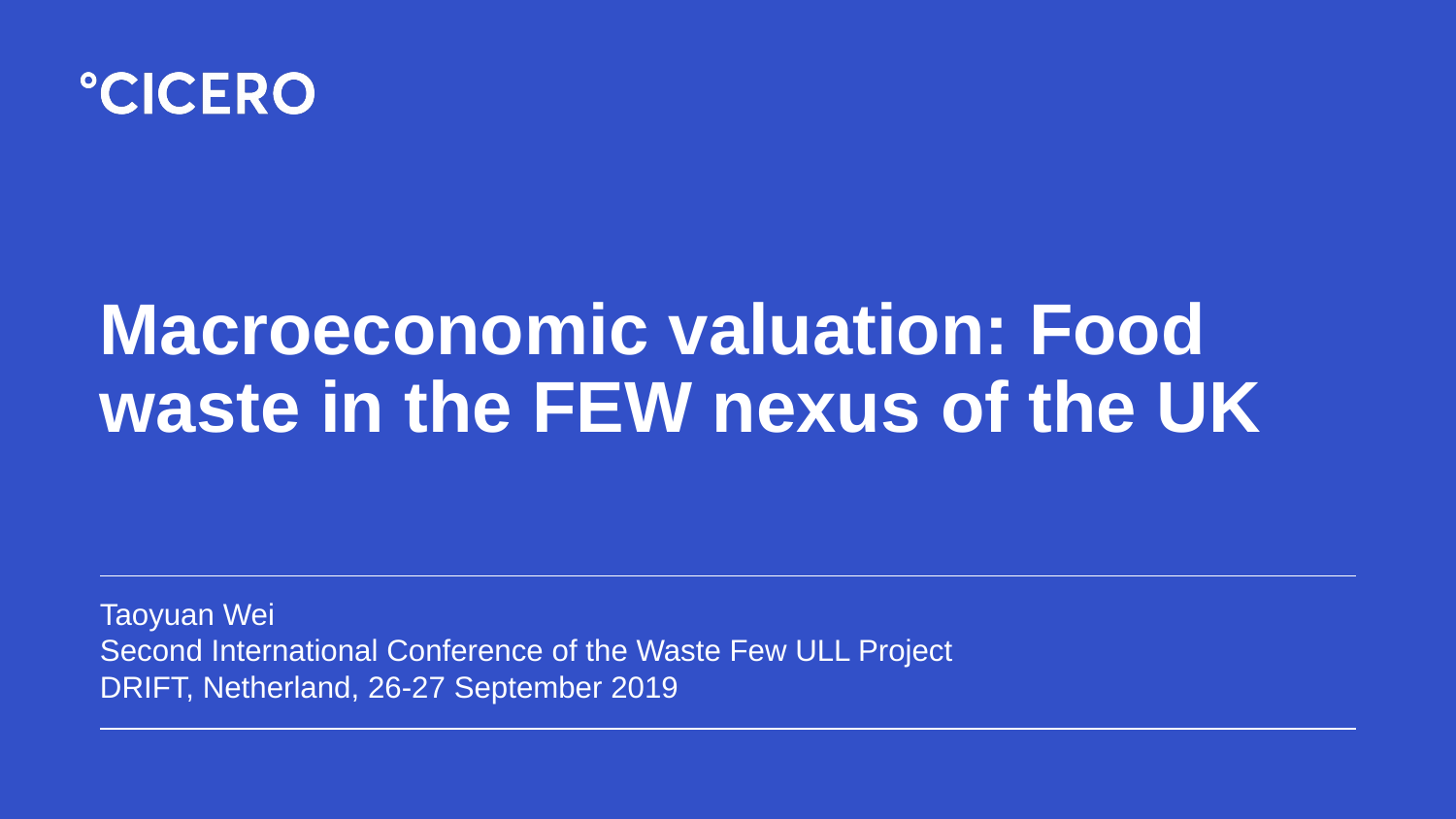## **Economic effects of food waste reduction: Macro-level**

### Production Food



Income



### Households

Generate





Flows to



Sources: Pictures are copied from the internet for illustration.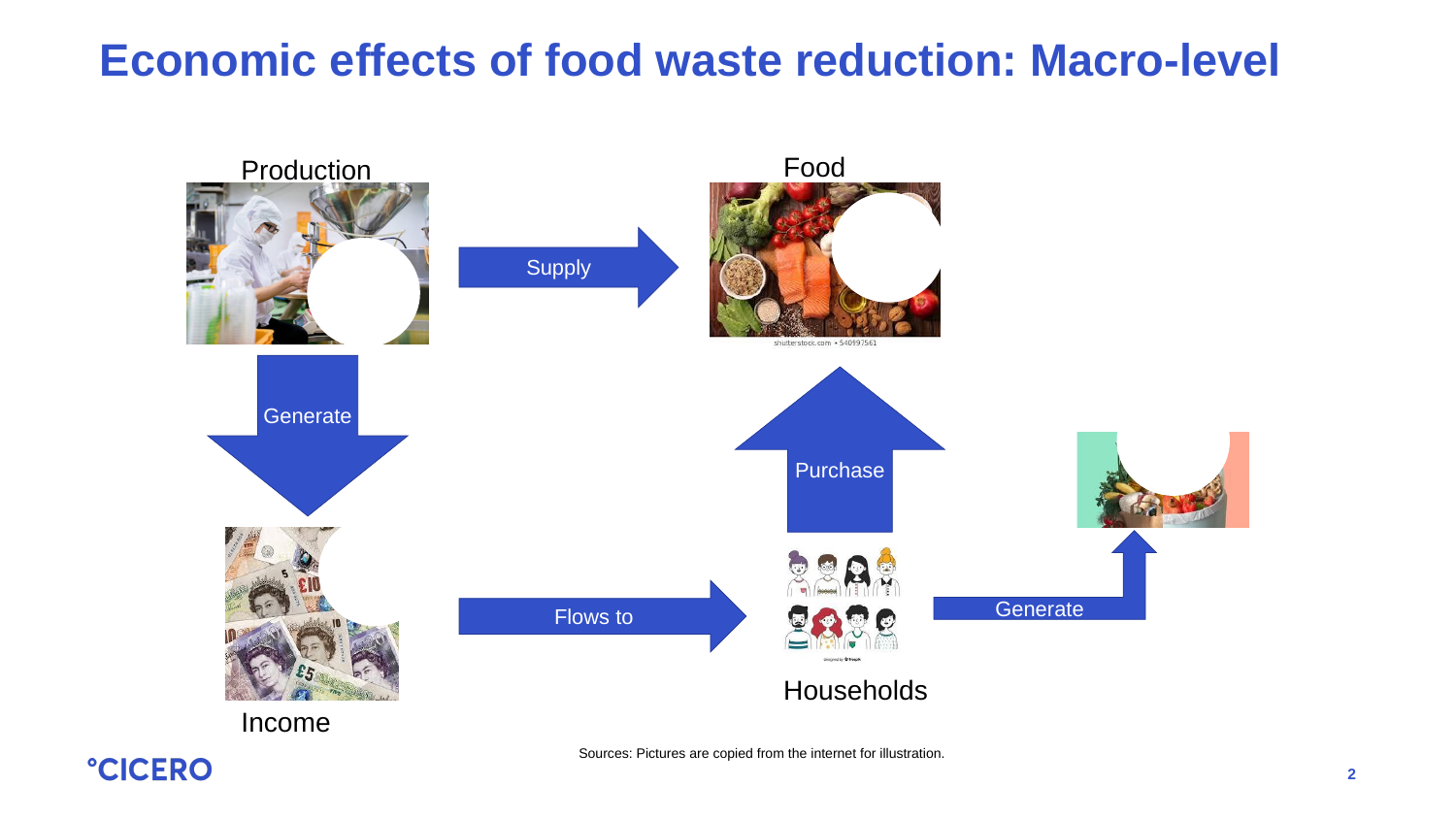## **Economic effects of food waste reduction: Macro-level**



#### Income



Sources: Pictures are copied from the internet for illustration.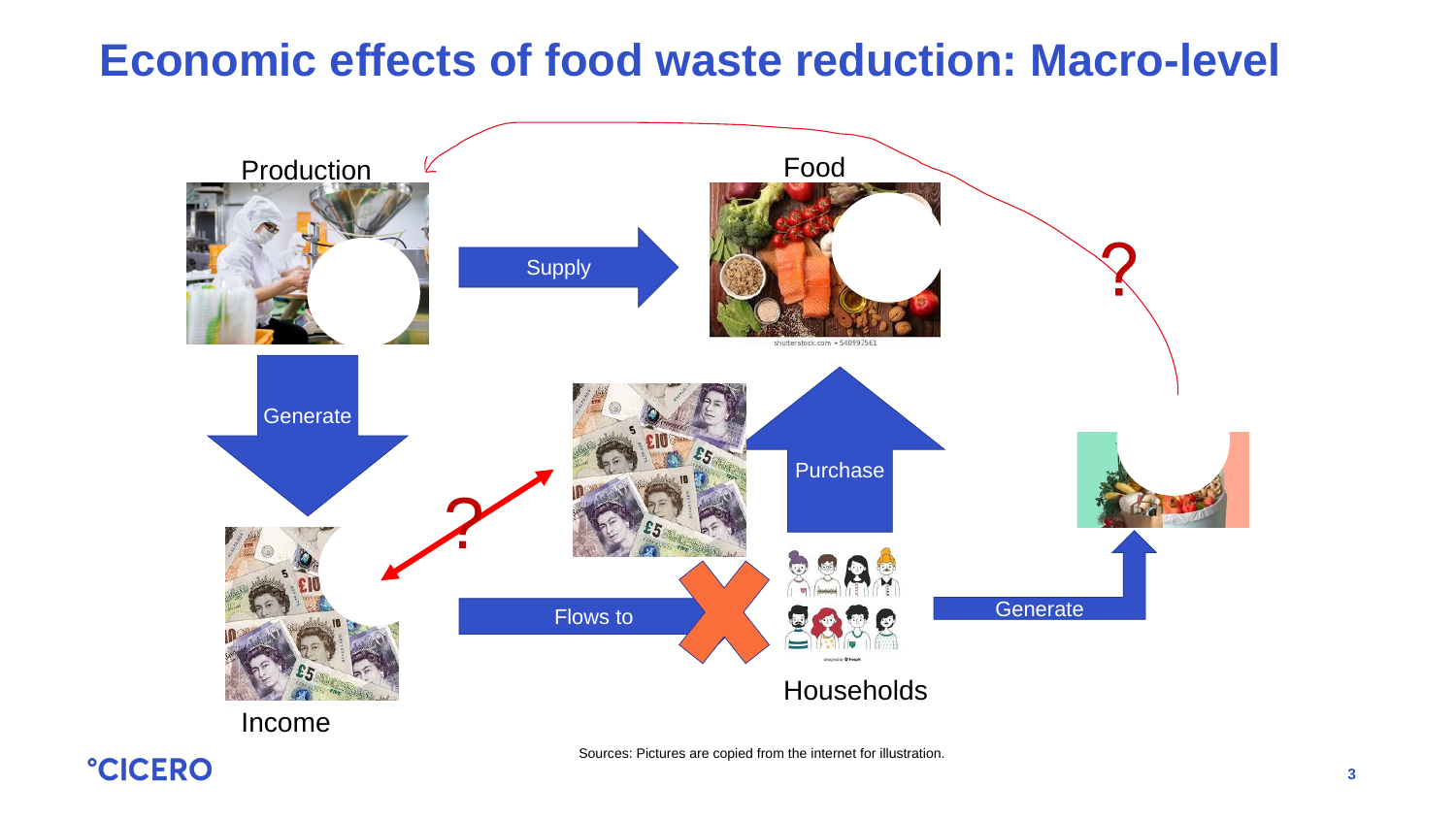| Region i                                                                                                                                                                                                                                                                                                                | Agriculture Forestry Fisheries Electricity  Services | Consum Invest                                            | Total<br>demand |
|-------------------------------------------------------------------------------------------------------------------------------------------------------------------------------------------------------------------------------------------------------------------------------------------------------------------------|------------------------------------------------------|----------------------------------------------------------|-----------------|
| Agriculture<br><b>Forestry</b><br><b>Fisheries</b><br><b>Electricity</b><br><b>Other</b><br>energy<br><b>Heavy</b><br>industry<br>Light<br>industry<br>$\begin{array}{cccccccccccccc} \bullet & \bullet & \bullet & \bullet & \bullet & \bullet & \bullet & \bullet \end{array}$<br><b>Transport</b><br><b>Services</b> | Input and output across<br>production sectors        | Final<br>demand for<br>consumption<br>and<br>investments |                 |
| Labor<br>Capital<br>Natural res.                                                                                                                                                                                                                                                                                        | Returns/income to productive<br>resources            | $Income =$<br>Expenditure                                |                 |
| <b>Total output</b><br>$\bullet$                                                                                                                                                                                                                                                                                        |                                                      |                                                          |                 |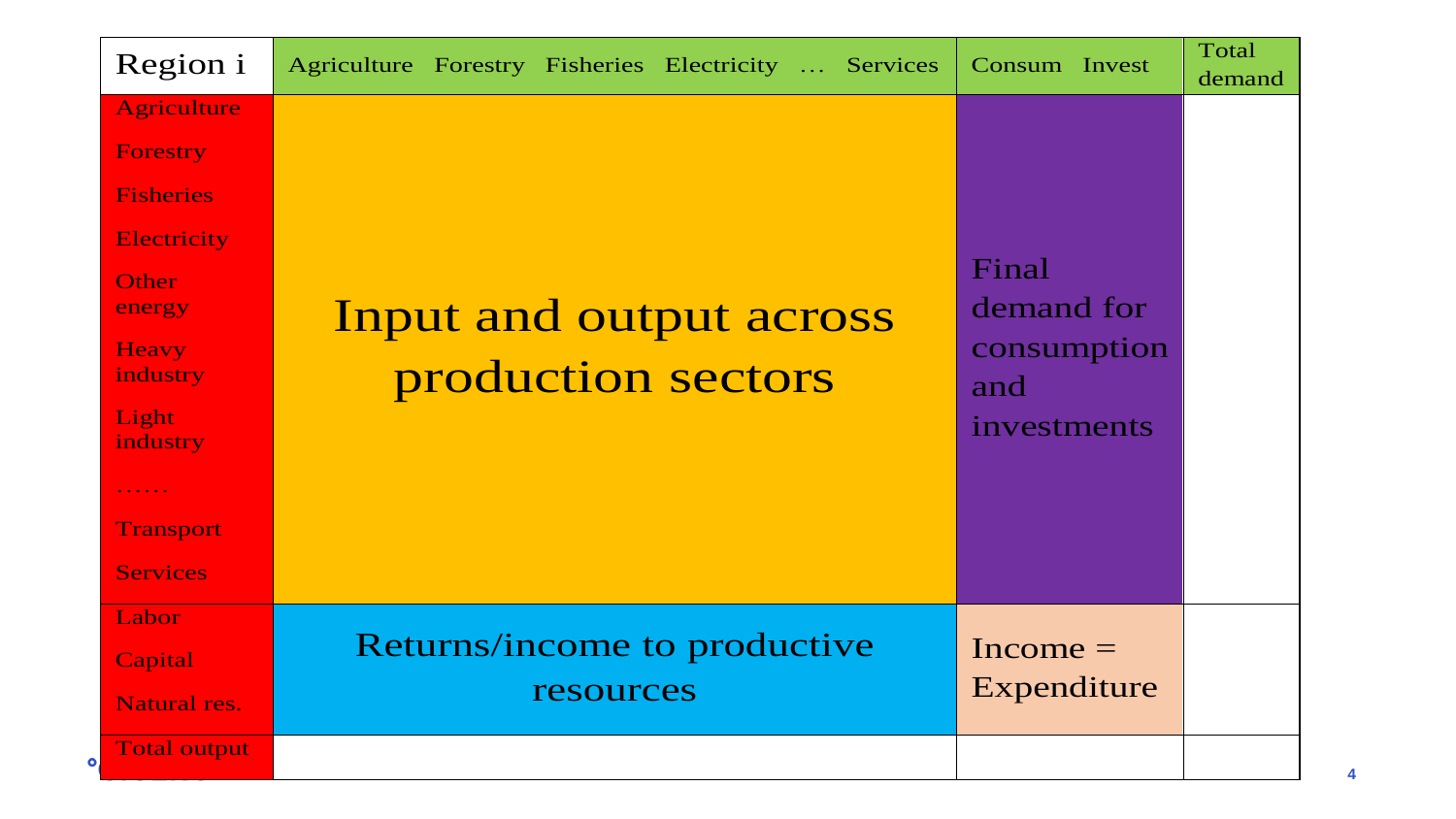### • **Food products**

- –01 Products of agriculture, hunting and related services –03 Fish and other fishing products; aquaculture products; support services to fishing
- 
- –09 Mining support services
- –10.1 Preserved meat and meat products
- 
- –10.2-3 Processed and preserved fish, crustaceans, molluscs, fruit and vegetables –10.4 Vegetable and animal oils and fats
- –10.5 Dairy products
- –10.6 Grain mill products, starches and starch products
- –10.7 Bakery and farinaceous products
- –10.8 Other food products
- –10.9 Prepared animal feeds
- –11.01-6 and 12 Alcoholic beverages & Tobacco products
- –11.07 Soft drinks
- –56 Food and beverage serving services **°CICERO**



# **Key sectors in UK IOT2015**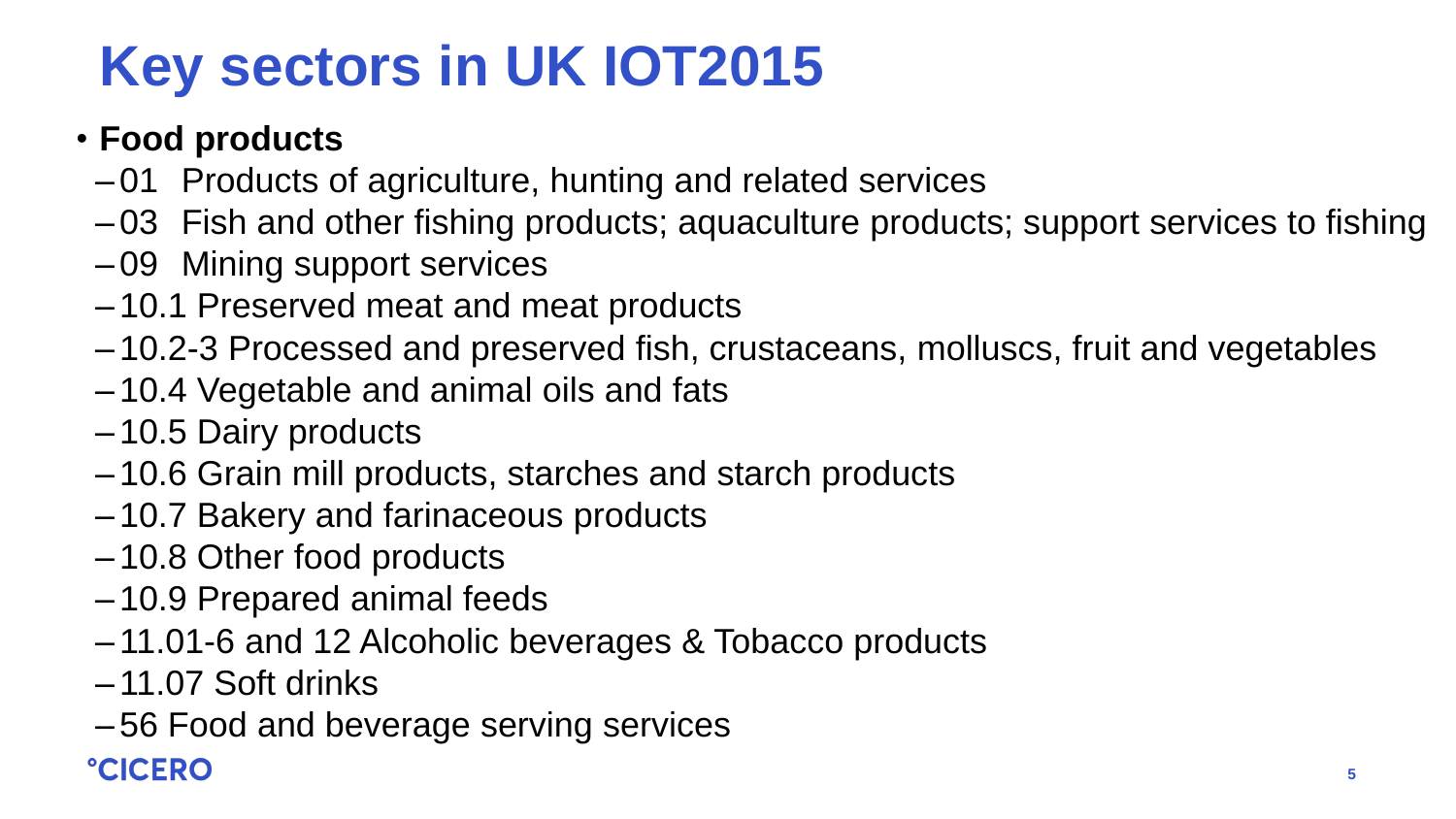### –06&07 Extraction Of Crude Petroleum And Natural Gas & Mining Of Metal

- **Energy products**
	- –05 Coal and lignite
	- Ores
	- –19 Coke and refined petroleum products
	- –35.1 Electricity, transmission and distribution
	- conditioning supply





–35.2-3 Gas; distribution of gaseous fuels through mains; steam and air

# **Key sectors in UK IOT2015**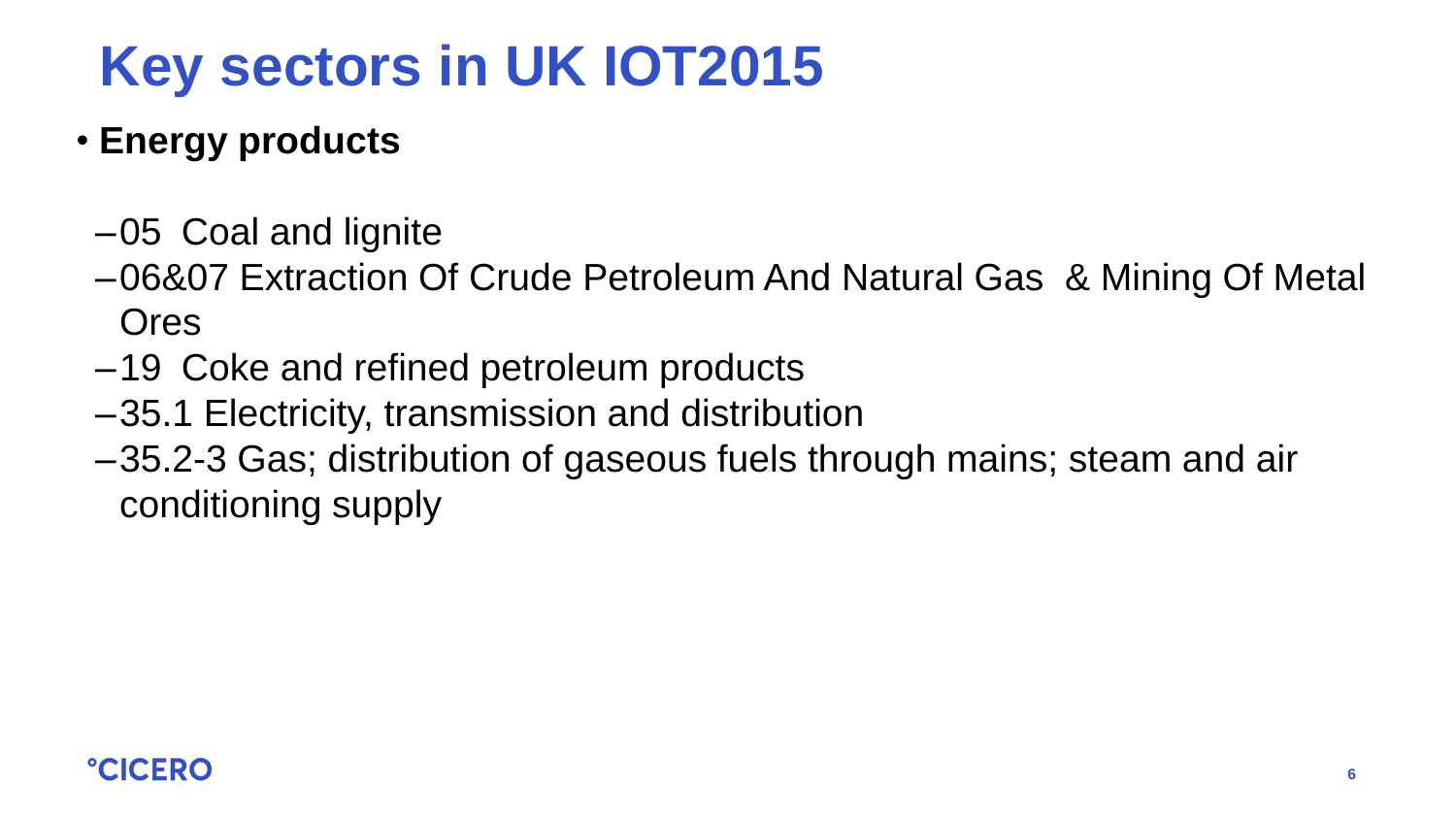### • **Water products**

- 
- –36 Natural water; water treatment and supply services –37 Sewerage services; sewage sludge

- **Waste**
- –38 Waste collection, treatment and disposal services; materials recovery services
- –39 Remediation services and other waste management services –38g Waste collection, treatment and disposal services; materials recovery
- services non-market





# **Key sectors in UK IOT2015**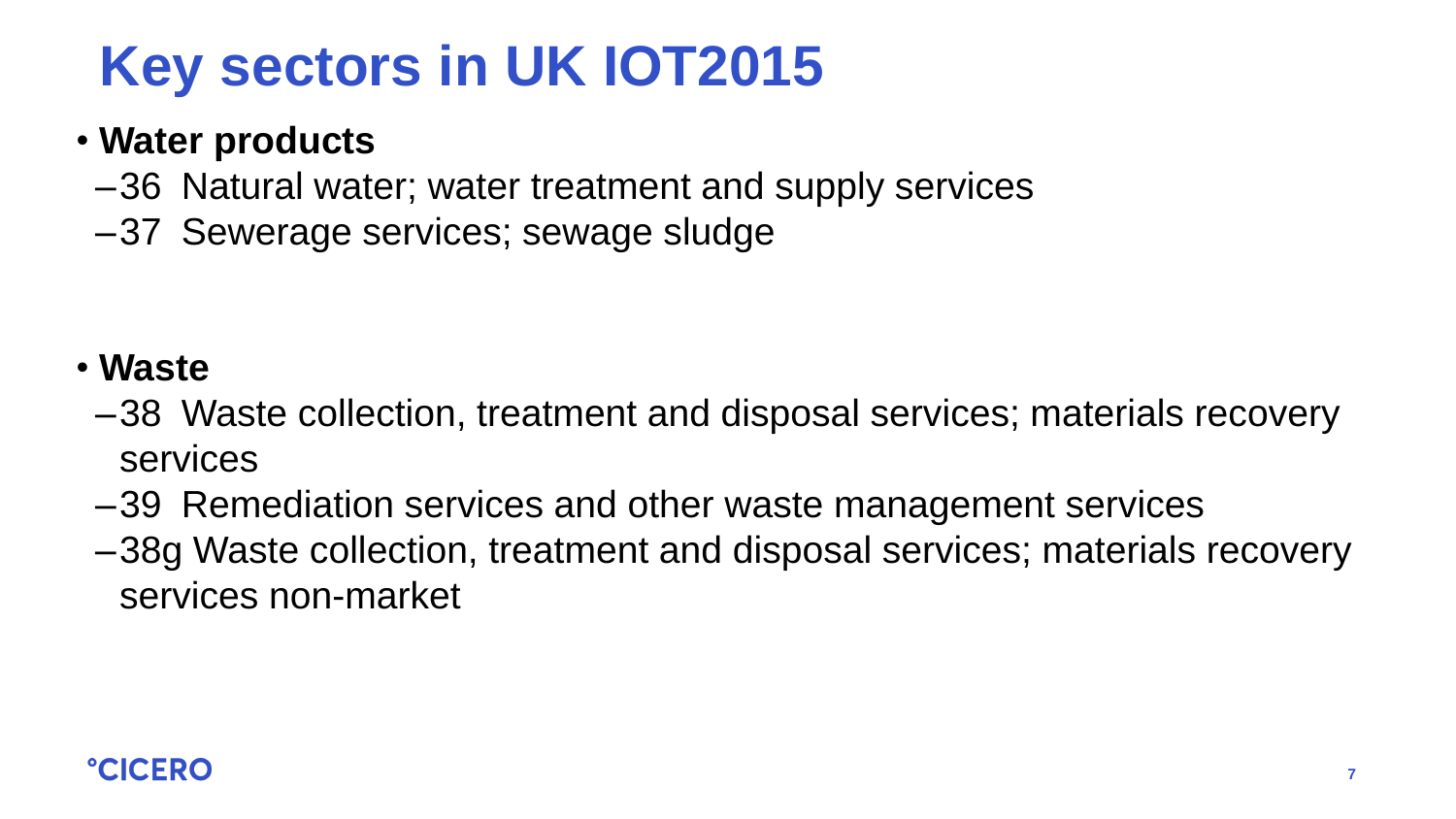- In 2012, the wasted food (or editable part of food waste) costs £12.5 bn, accounting for 14% of total spending on food and drinks by households of £92 bn according to the Family Food datasets (WRAP, 2013, p. 60).
- The wasted food costs were adjusted upward as £14 bn for 2012 according to WRAP (2018), meaning the share in total spending becomes 15.2%.
- The WRAP has set a target to reduce wasted food by 20% in 2025 compared to the 2015 level (WRAP, 2019). If we assume the households follow the reduction target, then the reduced share in total spending of households would be 15.2%\*20%= 3.04%, all of which are assumed for domestic produced food.



Wasted food  $(15%)$ 

# **A rough calcuation: The example of UK households**

#### Total food spending (100%)



3%

Target 2025

to reduce by

20%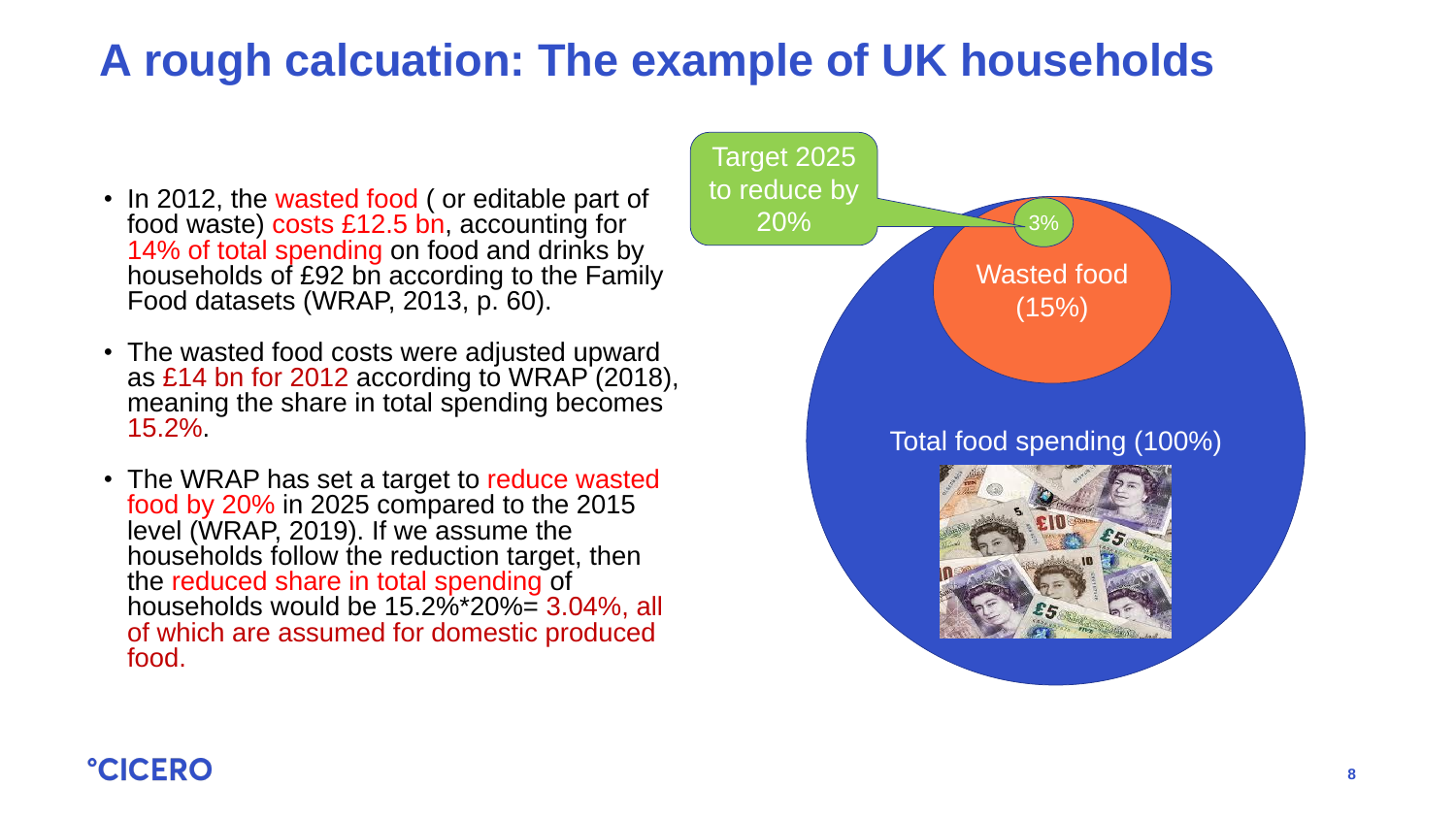

# **A rough calcuation: The example of UK households**

- Total expenditure of households on food amounts to £33.4 bn (IOT2015, ONS2018): products of agriculture (01), fish (03), and produced food (10) and drinks (11) by households.
- The 3.04% reduction of food expenditure is equivalent to £1001 million, which is the maximum savings of income.
- This income savings correspond to domestic income (value added or sectoral GDP) of £756 million and imported goods of £245 million (based on IOT2015)
- If the reduced income from production activities is considered, then the income savings could be as low as £245 million, which can be for other consumptions
- How to spend the saved income? Scenarios!!



Total food spending (100%~£33.4bn)



Wasted food (15%~£5bn)

 $3%$ ~

£1bn

Target 2025 to reduce by 20%

Domestic income: £755 MM

Imports: £245 MM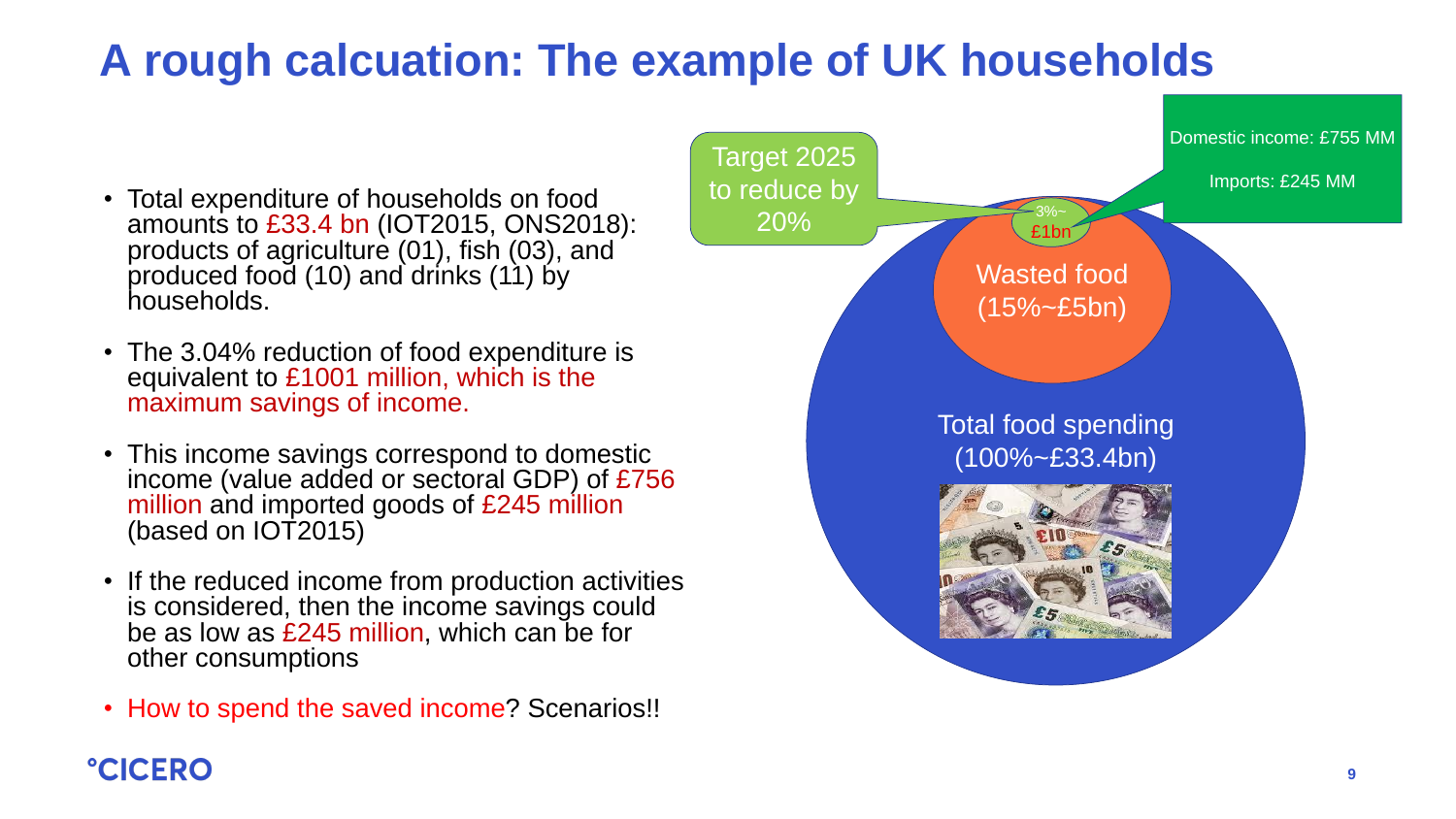

# **A rough calcuation: The example of UK households**

- If food services are included, then
- Total expenditure of households on food amounts to £111.3 bn (IOT2015, ONS2018).
- The 3.04% reduction of food expenditure is equivalent to £3340 million, which is the maximum savings of income.
- This income savings correspond to domestic income (value added or sectoral GDP) of £2722 million and imported goods of £618 million (based on IOT2015)
- If the reduced income from production activities is considered, then the income savings could be as low as £618 million, which can be for other consumptions
- How to spend the saved income? Scenarios!!



Total food spending (100%~£33.4bn)



Wasted food (15%~£5bn)

 $3% -$ 

£3.3bi

Target 2025 to reduce by 20%

Domestic income: £2722 MM

Imports: £618 MM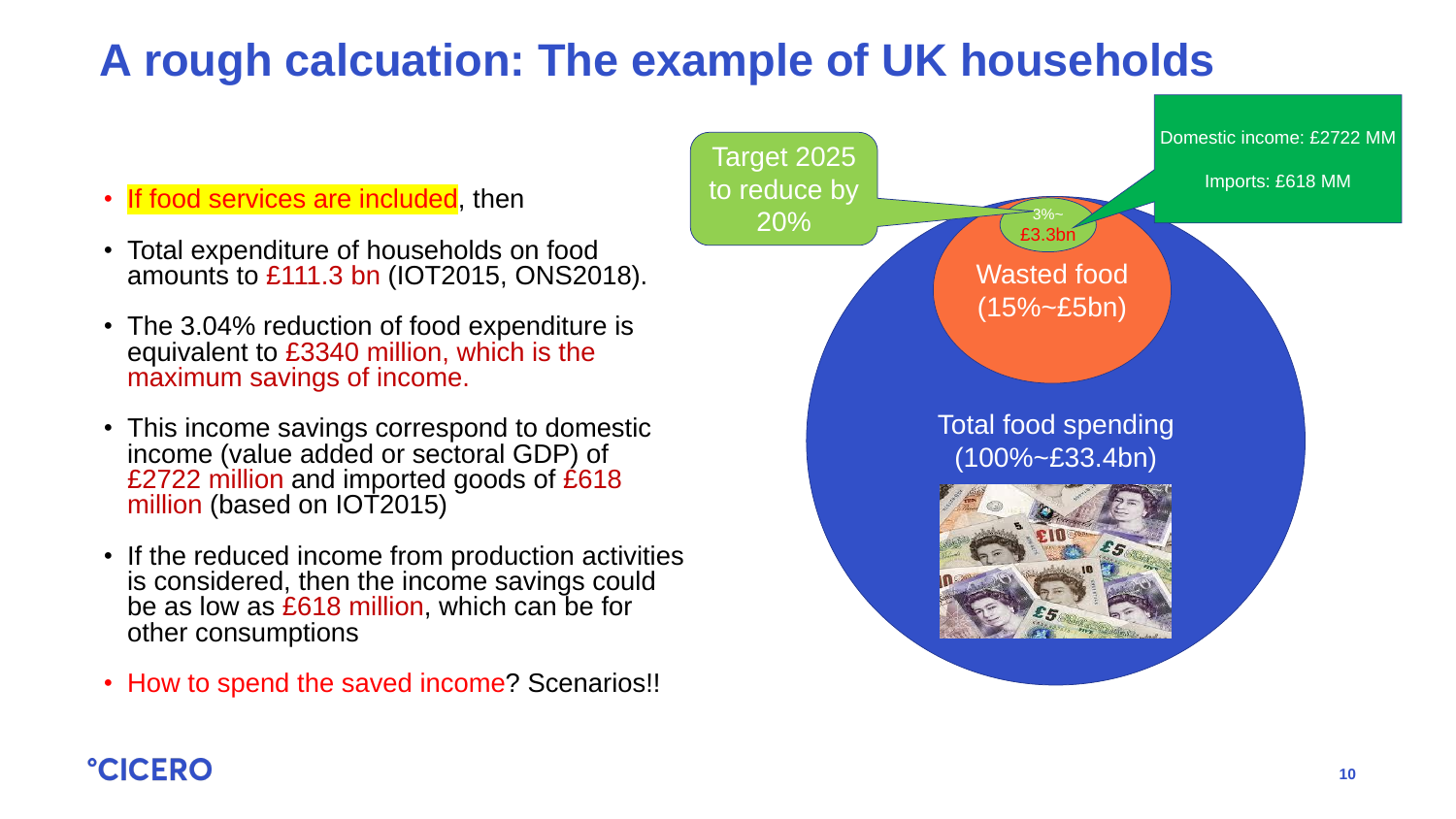- If food services are included, then
- The main reduction is from food sectors.
- Values from energy and water sectors are relatively small
- Imports: about 18% as total, but for energy (38%) and water (5%).



# **A rough calcuation: The example of UK households**

|              | <b>Domestic Income</b> | imports        | <b>Total</b> |
|--------------|------------------------|----------------|--------------|
| food         | 1874.3                 | 423.9          | 2298.2       |
| energy       | 60.7                   | 37.7           | 98.4         |
| water        | 5.5                    | 0.3            | 5.8          |
| waste        | 3.8                    | 0.7            | 4.5          |
| others       | 777.9                  | 154.9          | 932.8        |
| <b>Total</b> | 2722.2                 | 617.5          | 3339.7       |
|              |                        |                |              |
|              | <b>Domestic Income</b> | <b>Imports</b> | Total        |
| food         | 82                     | 18             | 100          |
| energy       | 62                     | 38             | 100          |
| water        | 95                     | 5              | 100          |
| waste        | 85                     | 15             | 100          |
| others       | 83                     | 17             | 100          |
| Total        | 82                     | 18             | 100          |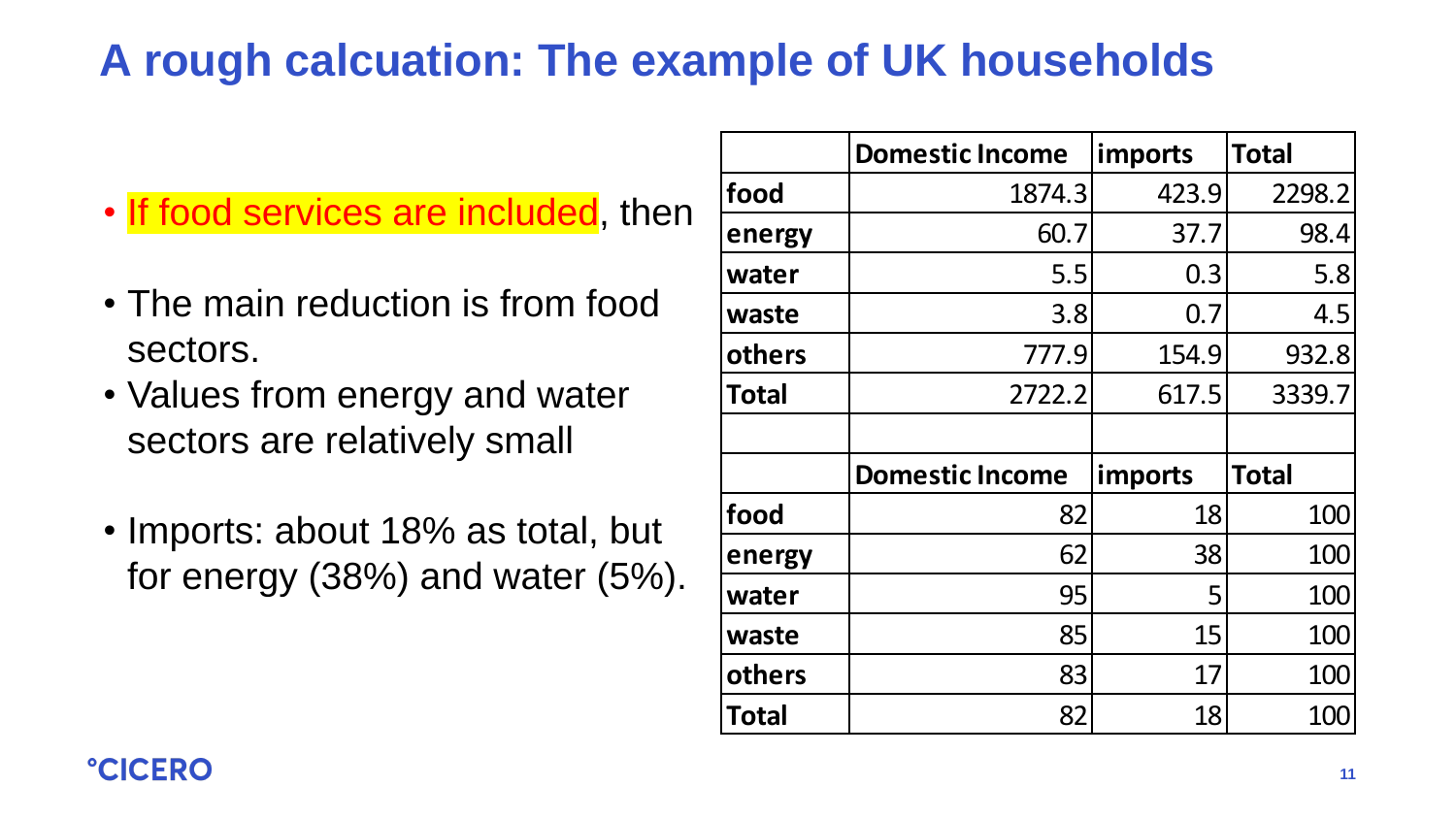### **Further extensions**

- Distinguish private and public consumers and investors
- Cost to implement the reduction of wasted foods • Cost of restructure of labour force and capital to maintain income
- 
- Social and environmental values
	- Carbon emissions
	-
	- Savings of water, energy, and land use for production – Savings of food waste disposal and treatment (Phosphorus?)
	- Any others?
- What can the Bristol ULL contribute to the analysis?



# **A rough calcuation: The example of UK households**